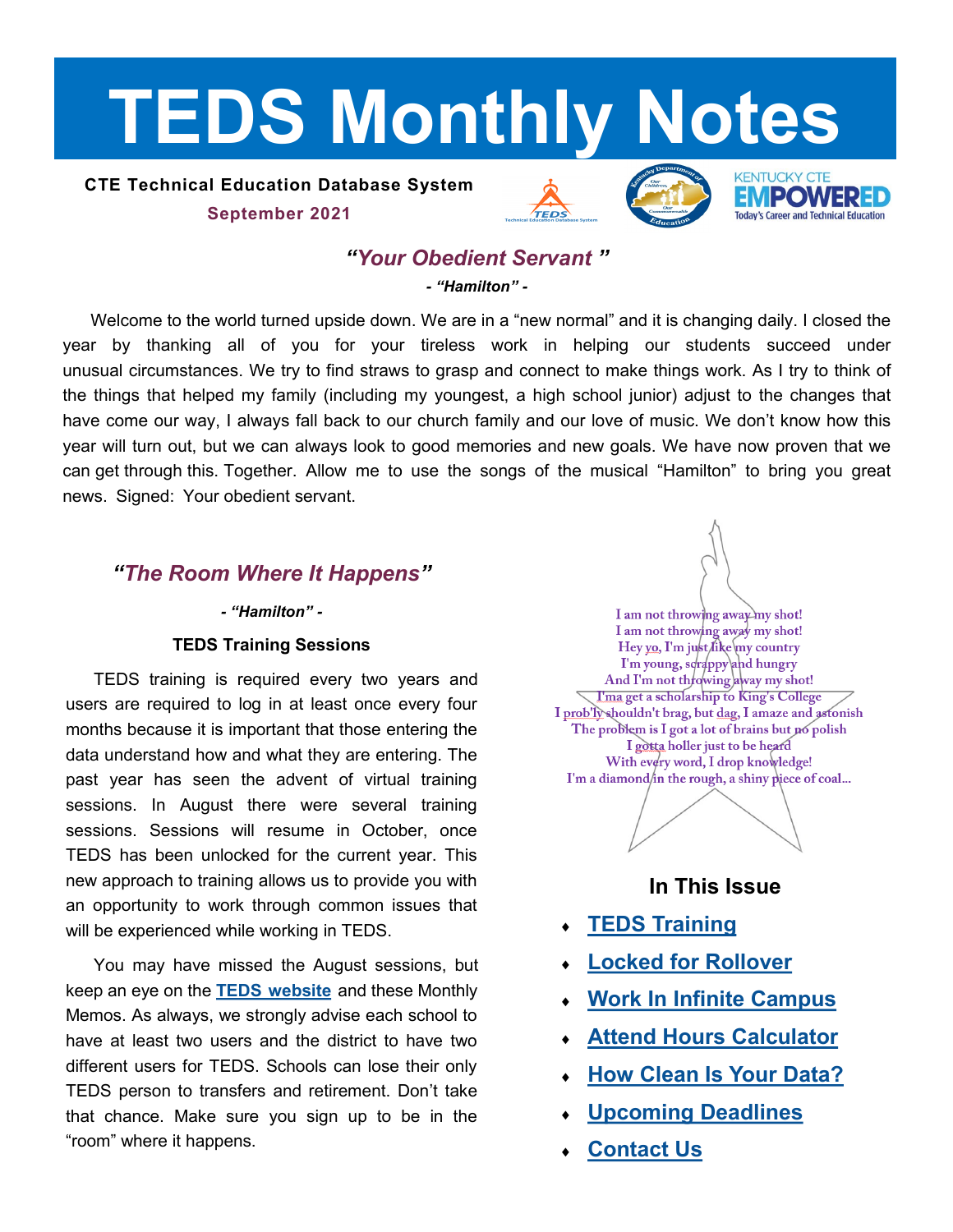# *"You'll Be Back"*

#### *- "Hamilton" -*

#### **TEDS Lockdown and Rollover**

<span id="page-1-0"></span>20-21 has officially ended for TEDS. That means all updates for 20-21 have concluded. We are now in the process of conducting our automated processes. That includes official terminations for the 20-21 year, providing data to the Office of Assessment and Accountability for state accountability and to the USDE for Perkins accountability. This becomes your "TEDS vacation". But fear not. You'll be back. Wait and see… When TEDS is unlocked for 21-22, there will be updates (mostly in the background) and you will be able to begin your imports. As always, it will be worth the wait.

# *"Who Lives, Who Dies, Who Tells Your Story "*

#### *- "Hamilton" -*

#### **Enrollments on the TEDS tab in IC**

Once again, TEDS is locked for updates and the rollover process. During this time, it is highly advisable that you begin working on completion of enrollments on the TEDS tab in IC. That way, when TEDS is unlocked, you only need to complete an import and check your data and you will have time to see what is right and what was missed. In essence you determine who lives (clean data in TEDS), who dies (mistakes you miss), who tells your story (successful pathway completers). Not sure how to do this? Review the instructions for how to Enter Secondary Student Data in Infinite Campus on the **[TEDS Step](https://education.ky.gov/CTE/teds/Pages/TEDSStepbyStep.aspx)-by-Step [website](https://education.ky.gov/CTE/teds/Pages/TEDSStepbyStep.aspx)**. If you wait, you may run out of time and find yourself making rushed decisions. The timeline is set. The work is ready to be done. Let's use this time to be accurate and ensure no record is left behind.

# *"Wait For It"*

*- "Hamilton" -*

#### **Attend (Term) Hours Calculator**

Last year brought many challenges. Attend (Term) hours was particularly difficult. We thought we had a way to work around it. We were wrong and now, we are going back to the old way of doing things but wait for it… with a twist. The **Attend Hours Calculator** is official. The attend hours calculator will work for about 95% of our schools. Yes, there are still some tricky schedules, but you have waited long enough. Instructions and the calculator are on the **TEDS Step-by-[Step website](https://education.ky.gov/CTE/teds/Pages/TEDSStepbyStep.aspx)**.



**KENTUCKY CTE POWEDED Today's Career and Technical Education**